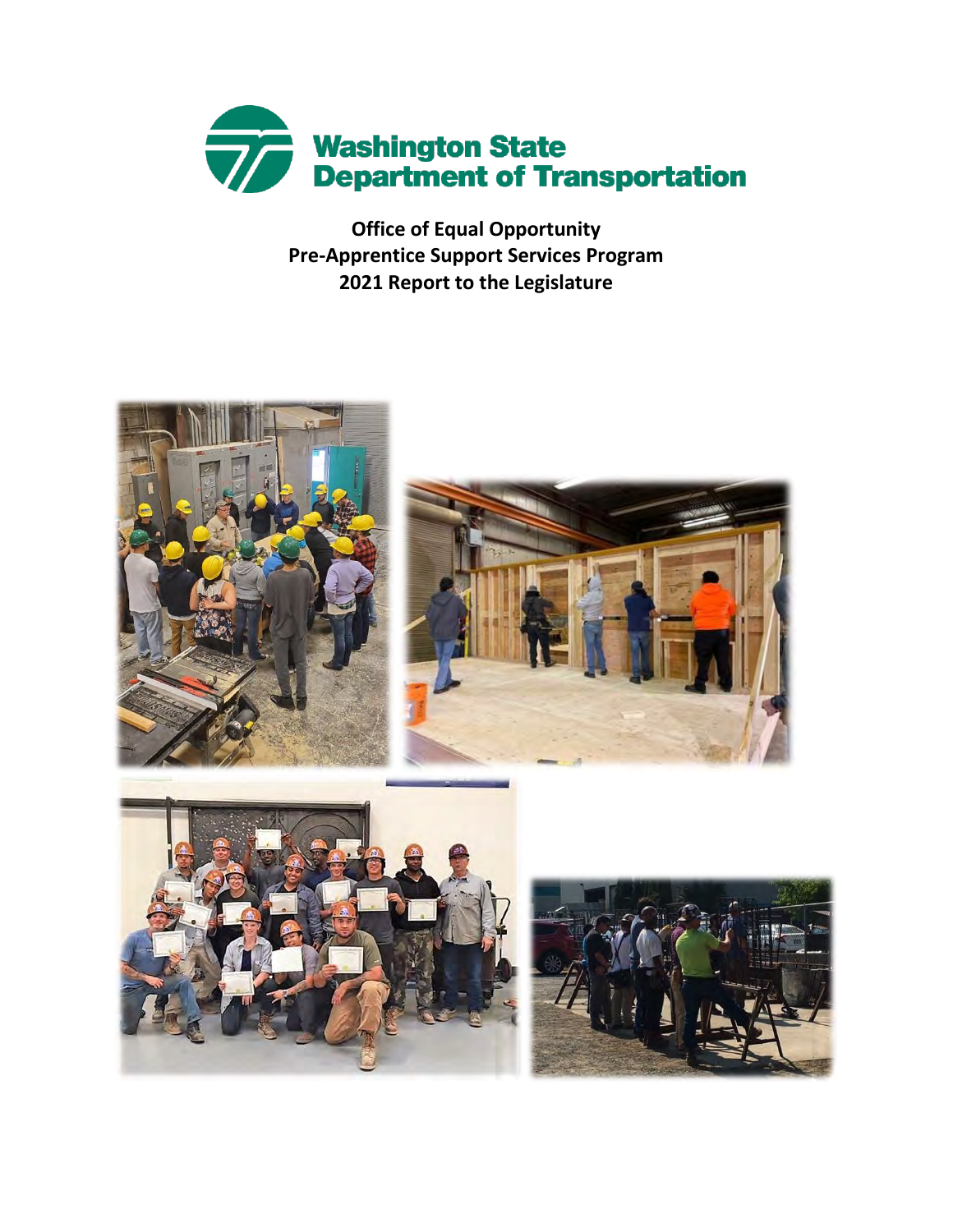## Table of Contents

| <b>Report Background</b>                                                                                                | 2  |
|-------------------------------------------------------------------------------------------------------------------------|----|
| <b>Washington State Apprenticeship and Training Council</b>                                                             | 2  |
| <b>Apprenticeship Preparation Program Recognition</b>                                                                   | 2  |
| <b>2021 Progress Summary</b>                                                                                            | 2  |
| WSDOT Office of Equal Opportunity – On-the-Job Training Program Pre-Apprenticeship and Support<br><b>Services Grant</b> | 3  |
| <b>WSDOT and Career Connect Washington Intersections</b>                                                                | 4  |
| Pre-Apprenticeship Support Services Success Stories, WSDOT Youth Direct:                                                | 6  |
| Impacts of 2020 COVID-19                                                                                                | 9  |
| <b>Increasing Minority and Women Apprentices on WSDOT Projects</b>                                                      | 10 |
| <b>FHWA On-the-Job Training Support Services Program (Scholarships)</b>                                                 | 10 |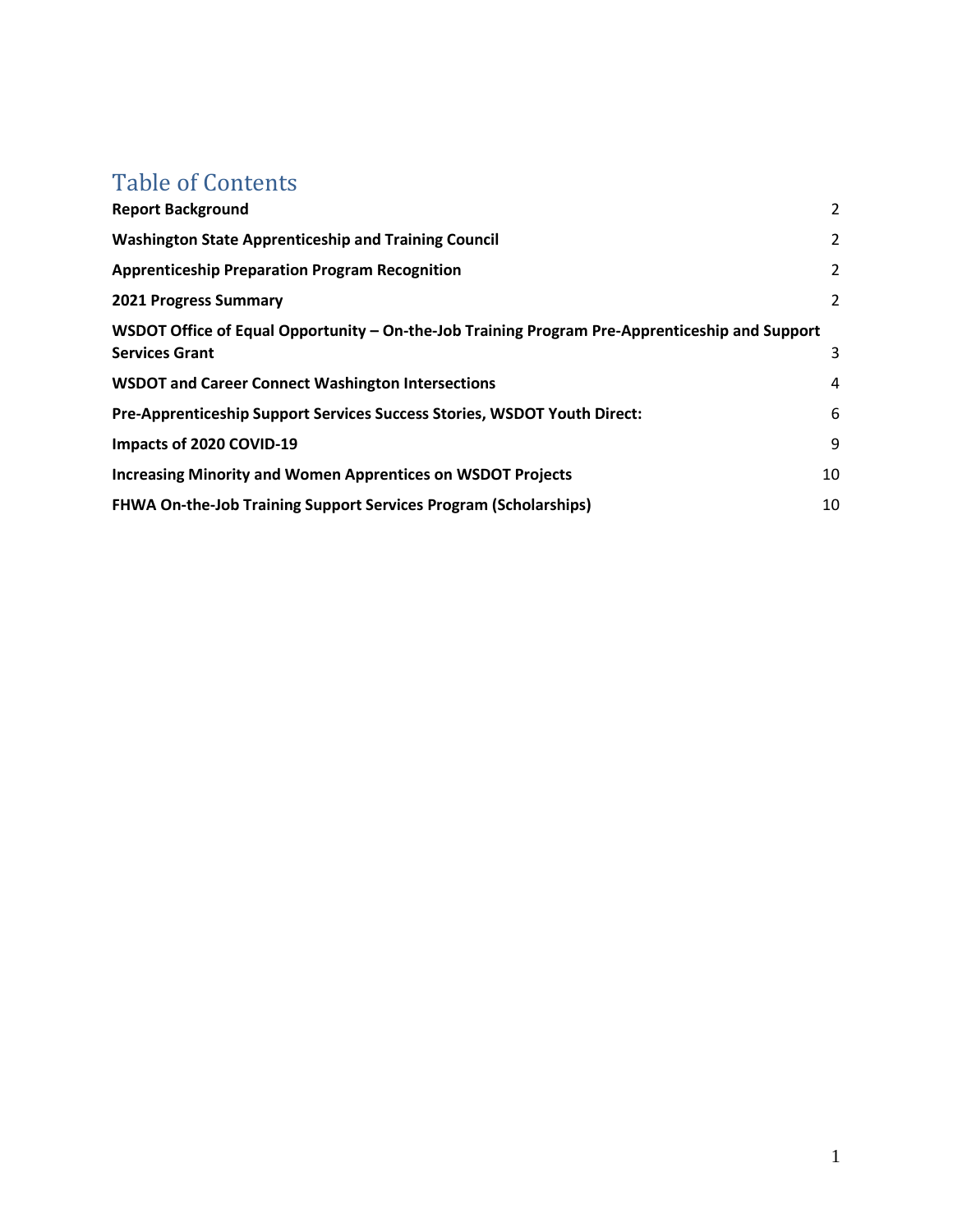### **Report Background**

As required by Revised Code of Washington (RCW) *47.01.435 Highway Construction Workforce Development – Reports,* and SSB 5165, Section 917 (1), the Washington State Department of Transportation (WSDOT), in coordination with the Washington State Department of Labor and Industries (L&I), is required to submit an annual report to the Legislature. This annual report outlines highway transportation workforce development progress and the grant program funded through the Connecting Washington Program (Pre-Apprenticeship Support Services). These statutes further Washington State's commitment to the On-the-Job Training Support Services (OJT/SS) Program and require WSDOT to expend federal funds received under 23 USC Section 140(b) to increase diversity in the highway transportation construction workforce. WSDOT and L&I partner to provide services that prepare individuals interested in entering the highway construction workforce, including:

- Pre-apprenticeship training
- Pre-employment counseling
- Basic skills improvement classes
- Career counseling
- Remedial training
- Entry barrier removal
- Transportation assistance
- Childcare
- Mentoring
- Retention services
- Safety equipment
- Occupation-specific tools

WSDOT is required to report on the status of grants that have been awarded to organizations providing Pre-Apprenticeship and Support Services (PASS), as noted above.

### **Washington State Apprenticeship and Training Council Apprenticeship Preparation Program Recognition 2021 Progress Summary**

The Washington State Apprenticeship & Training Council's (WSATC) list of recognized Apprenticeship Preparation programs has grown considerably over the past several years, reaching 36 programs. Over this past year, WSATC recognized four new programs, including a correctional center and a high school program. Six programs came forward for continued recognition, sharing their performance results over the past three years with the WSATC. Most programs prepare individuals for construction trade apprenticeships with additional programs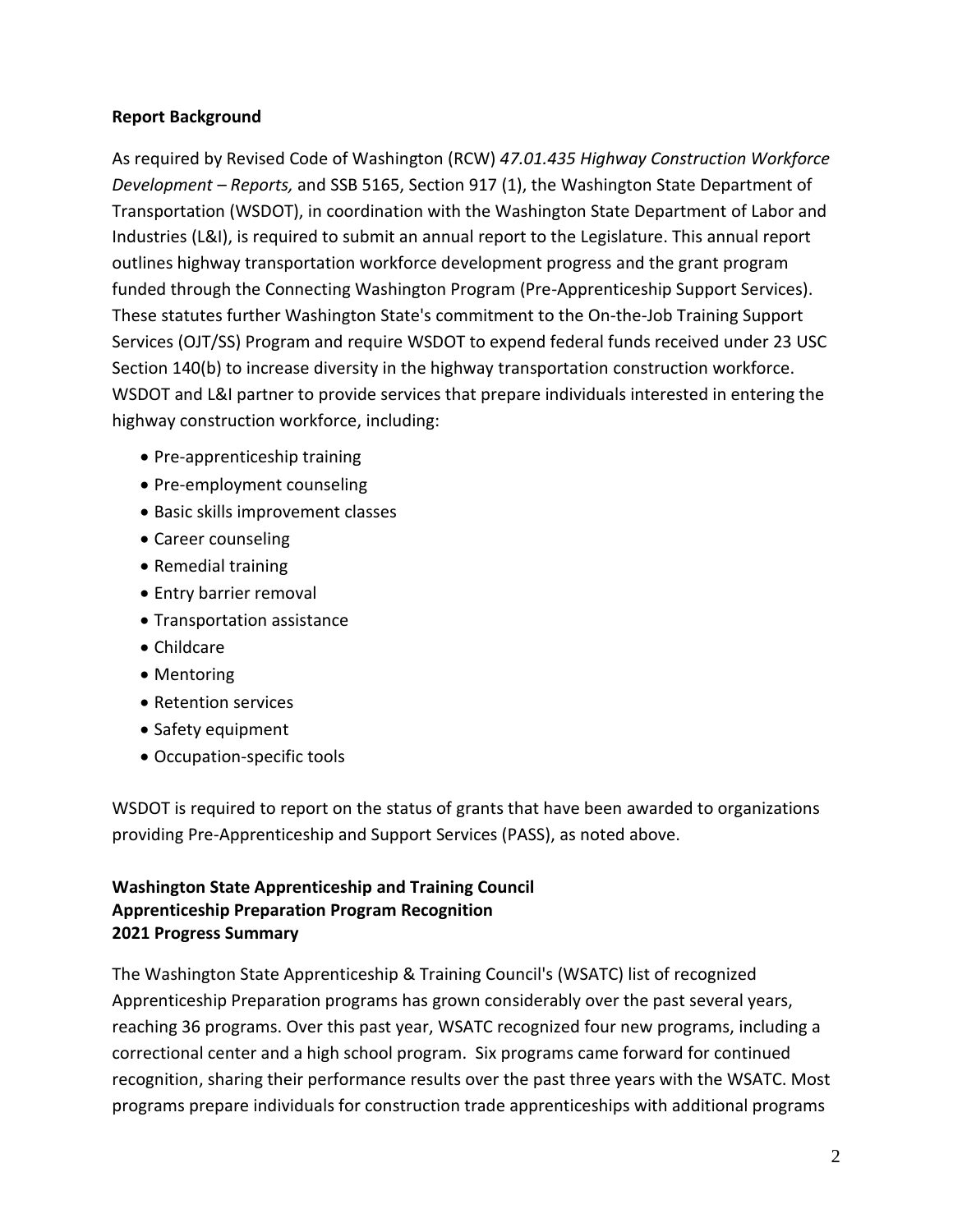servicing manufacturing and information technology occupations. Registered Apprenticeship (RA) Sponsors are increasing their own trade-specific, direct entry programs. The Ironworkers were the first trade to offer this direct entry pathway, with the Laborers, Cement Masons, and Carpenters following soon after. In addition, three trades offer transitioning veterans direct entry preparatory programs: The United Association of Plumbers and Pipefitters (UA) through their Veterans in Piping (VIP) program; The Sheet Metal Air Rail and Transport (SMART) workers through their SMART Heroes program and; the International Union of Painters and Allied Trades (IUPAT) through their Painters and Allied Trades Veterans Program (PAT VP). All of the aforementioned "direct entry" programs take individuals, many of whom have completed other apprenticeship preparation programs, into intensive, trade-specific preparation with a guaranteed slot into RA at completion, frequently with advanced standing.

As the administrative arm of the WSATC, the Apprenticeship Section, in the Fraud Prevention & Labor Standards Division at Labor & Industries, hired an Apprenticeship Consultant 3 to oversee youth initiatives and preparatory programs. This individual continues to work with entities seeking WSATC recognition or continued recognition for their preparatory programs. In addition to dedicated staffing resources, the Apprenticeship Section offers a Preparatory Program tracking feature within the newly redesigned Apprentice Registration and Tracking System (ARTS) for the state. Washington provides a statewide registration and tracking system for students enrolled in formally recognized Apprenticeship Preparation programs. This data feature will allow the WSATC and preparatory program funders to assess a program's efficacy over time (e.g., placement rates). The WSATC further intends to use information about effective preparatory programs as a resource for RA sponsors who have difficulty diversifying their applicant pools.

All the preparatory programs recognized by the WSATC have articulated pathways into RA programs. Recognized preparatory programs focus on ensuring a diverse, qualified applicant pool for their RA sponsors. Washington's Registered Apprenticeship system is the gold standard in Workforce Education and Training for our state, where wages for those who complete now exceed \$85,000.00 annually. There are currently over 21,000 registered apprentices in the state, earning while they learn a trade or profession.

*Information on all Washington State Apprenticeship and Training Council (WSATC) recognized apprenticeship preparation programs can be found on the L&I website at the following link:* [lni.wa.gov/licensing-permits/apprenticeship/apprenticeship-preparation](https://lni.wa.gov/licensing-permits/apprenticeship/apprenticeship-preparation)

### **WSDOT Office of Equal Opportunity – On-the-Job Training Program Pre-Apprenticeship and Support Services Grant**

The WSDOT Pre-Apprenticeship Support Services (PASS) Program was created to help grow the diversity of WSDOT's highway construction workforce. PASS providers target their outreach to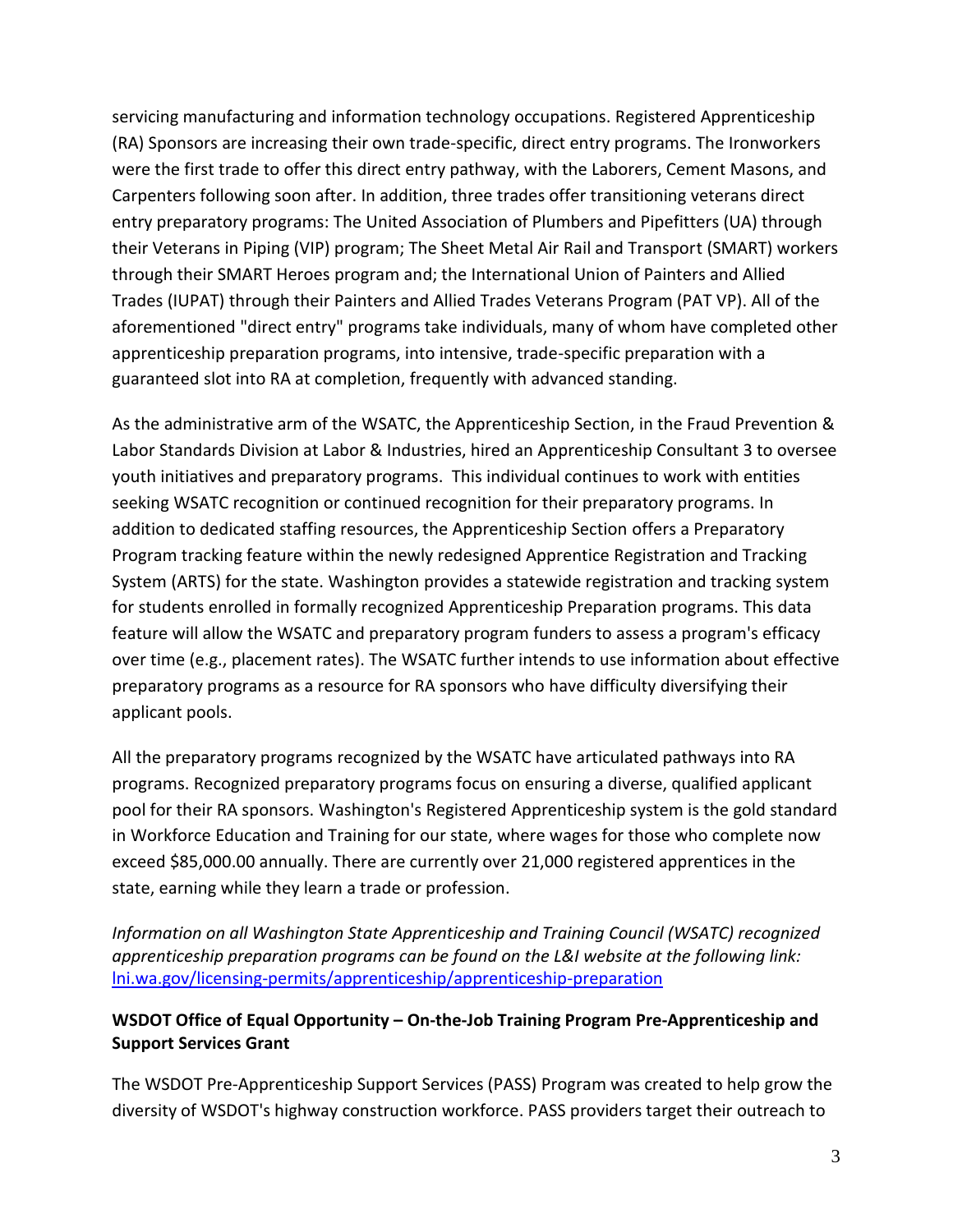women, minorities, and other disadvantaged individuals, by conducting individual assessments, providing pre-employment assistance, and assisting in barrier removal. They work with, and in some instances offer, pre-apprenticeship highway construction training programs that effectively prepare these individuals to enter the highway construction workforce. All eligible providers must be not-for-profit organizations, such as local Native American tribes, churches, and other community-based organizations. These programs actively assist and support these target populations in gaining access to careers in the highway construction trades. The PASS Program awards funds to partner with providers that present their project approach and strategies for performing the services mentioned above.

### **WSDOT and Career Connect Washington Intersections**



The Washington State Department of Transportation (WSDOT) is proud to partner with Governor Inslee's Career Connect Washington (CCW) Initiative**.** CCW is a statewide network of state agencies, schools, private sector employers, labor, and educators who combine classroom

learning with practical career experiences for K-12 youth and young adults. Governor Inslee launched this [initiative](https://www.governor.wa.gov/news-media/inslee-and-reykdal-announce-careerconnecthome-provide-students-career-connected-learning) in 2017, and WSDOT has been a [CCW Partner](https://careerconnectwa.org/partners/) since August 2019.

WSDOT aligns with the CCW Programs in the following ways:

### **Career Explore:**



WSDOT opportunities for kids in the K-12 system to learn about different career pathways include:

- Career Fairs and Construction Career Days
- Work-site tours
- Career presentations
- Job shadowing/preparation events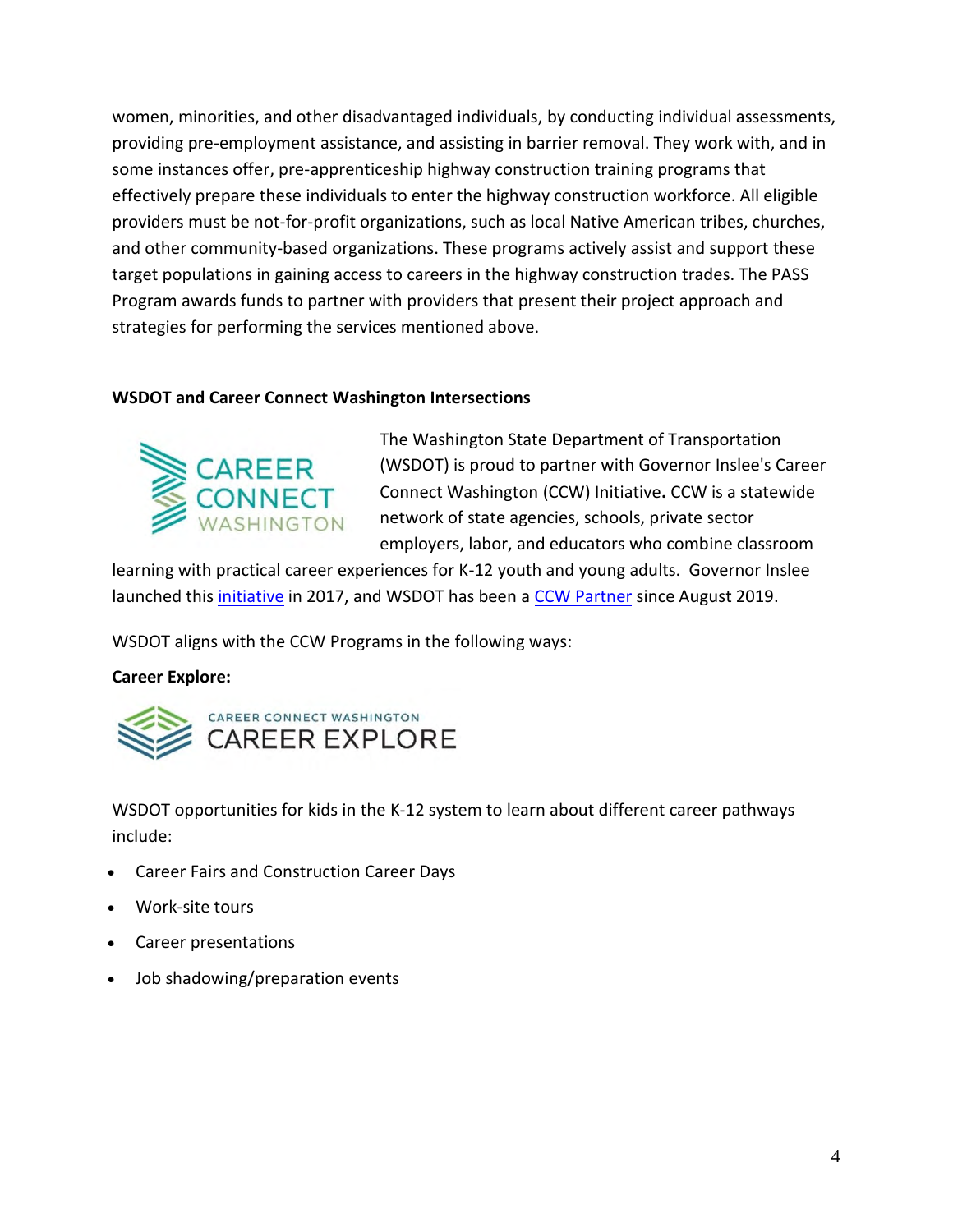### **Career Preparation:**



These WSDOT programs give students and young adults hands-on experience in the transportation career track or industry and helps them prepare for being in a

professional setting and making decisions about the next steps in their education and training.

- WSDOT sponsored comprehensive internships in the Environmental Services Division for college students.
- Pre-apprenticeship training opportunities funded through WSDOT's PASS Program. Providers across the state offer training to women, minorities, and other underserved young adults age 18 and over in highway construction trades training.

#### **Career Launch:**



Career Launch programs combine paid, meaningful work experiences with aligned classroom learning so students can receive a credential and become a competitive job

candidate. This includes registered apprenticeships and Career Launch programs in the K-12, CTC, and four-year systems.

- Washington State Ferries is the training agent for two registered apprentices at the Eagle Harbor Facility.
- Many WSDOT PASS Program Graduates go on to secure living wage careers in highway construction trades through a registered apprenticeship program.

### **PASS Award Information**

### **PASS Program Providers 2021-2023 (Biennium Allocation \$4,000,000.00)**

After an extensive competitive process, the following organizations were awarded funds to provide outreach, training, and supportive services to females, minorities, and socially and economically disadvantaged individuals across Washington State:

- $\circ$  ANEW (King County) \$714,337.50\*
- o JM Perry Technical Institute (Yakima County) \$431,000.00
- o Tulalip Tribes Tribal Employment Rights Office (TERO) Vocational Training Center (Native American Tribal members statewide can take this training at Tulalip) - \$299,300.00
- o Pacific Northwest Ironworkers (King County) \$316,038.18
- o Cement Masons and Plasters (King County) \$298,400.00\*
- o Northwest Carpenters Institute (Statewide) \$363,480.00\*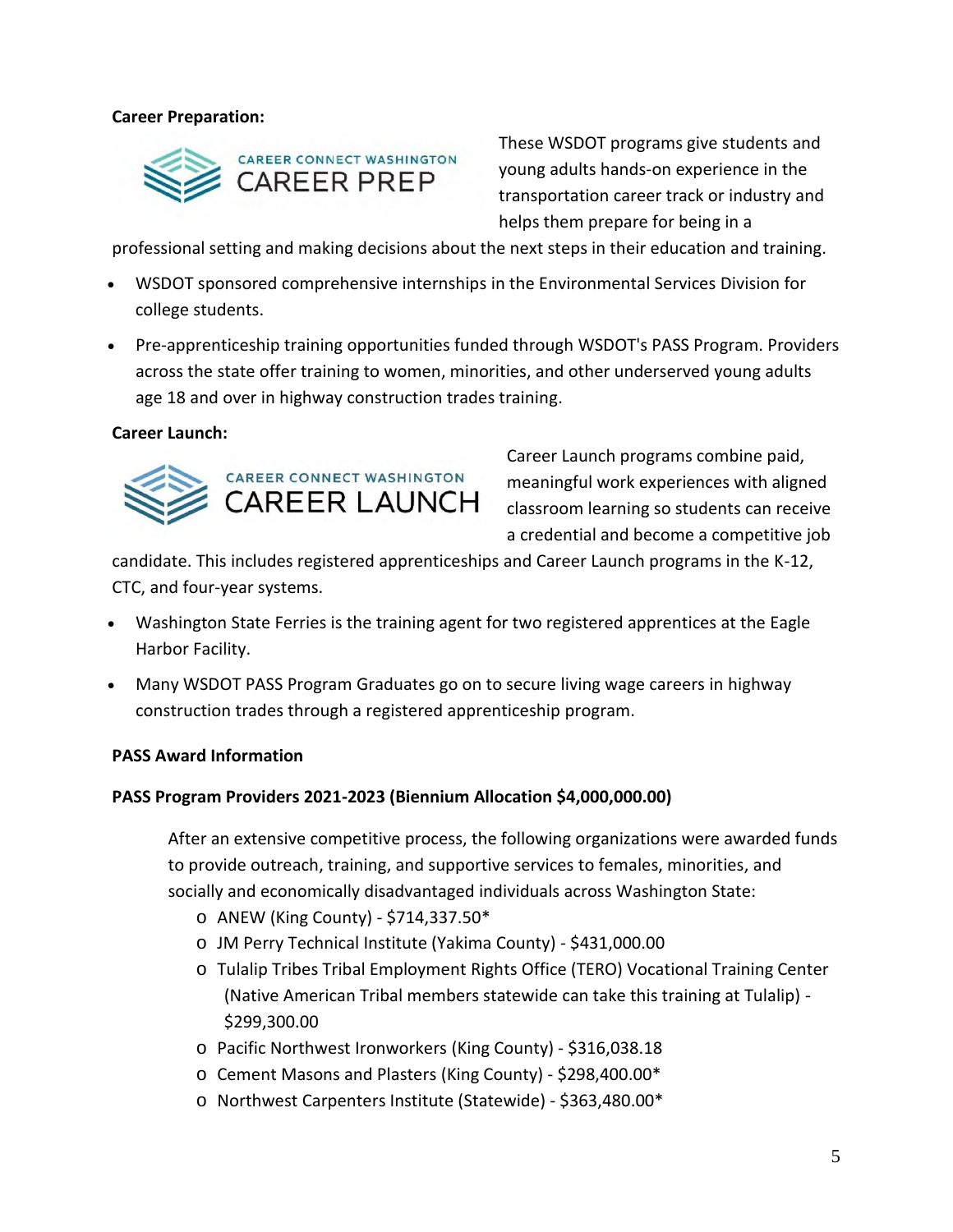\* Awards are currently being amended to increase program outreach through additional funding.

### **Pre-Apprenticeship Support Services Success Stories, WSDOT Youth Direct:**

During the last biennium, we partnered with the Ironworkers and R3 Community services to offer the pilot program WSDOT Youth Direct, whose aim was to target outreach, support, rent and housing assistance, and direct entry pre-apprenticeship training to young adults who have left foster care, and those who had been involved in the Youth Justice system. Despite the challenges experienced because of the pandemic, the Ironworkers were able to train two cohorts. We learned a lot during this pilot program and are currently making improvements and exploring the next steps to reimplementation.

Three graduates of this pilot program shared that they came to this training opportunity from backgrounds that included youth justice involvement, foster care, under-employment, housing insecurity, and/or substance abuse situations. Each graduate was very thankful to have the opportunity to receive support services, resume and skill building guidance, help with barrier removal, and direct entry Ironwork training that led to living wage careers in highway construction.

### **PASS Program 2021 Measures of Success<sup>1</sup>**

Over 1,506 women, minorities, and other disadvantaged individuals have participated in the PASS Program since its inception in 2015.

The following summarizes the available data and is representative of the total number of PASS Program participants. Data is self-reported.

• Program pre-apprenticeship graduation rate of 88 percent



PASS Program Graduation Rates

• Most reported participant barrier – fourteen percent reported being formerly incarcerated

<sup>&</sup>lt;sup>1</sup> Program data and graphics have been extracted from PASS Program individual intake data forms.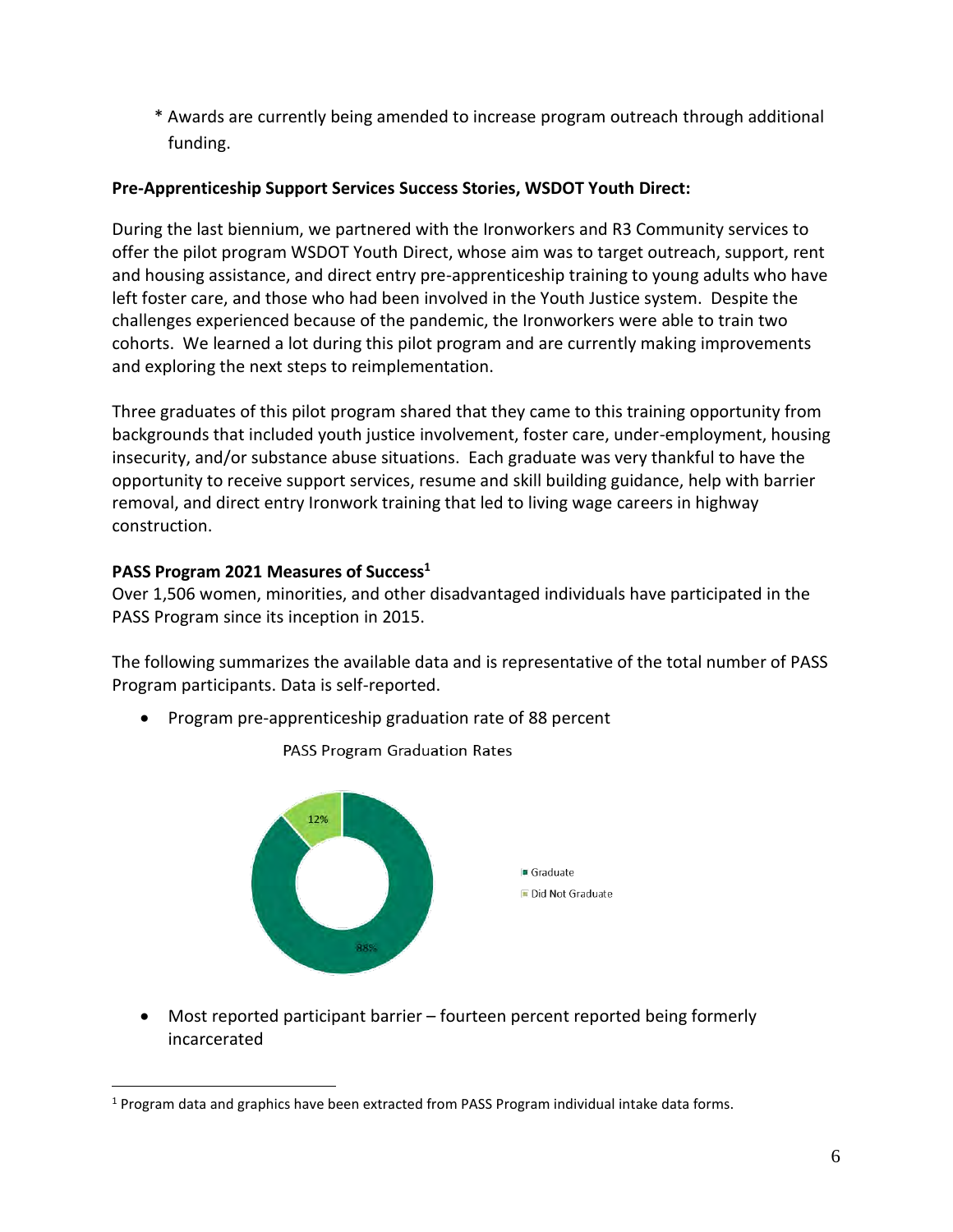### PASS Participants Formerly Incarcerated



• Five percent Veteran participation

PASS Participants Veteran Status



- Support Services data thirty-four percent of PASS participants (526) received Supportive funds averaging \$453.00.
- Program participants registered in L&I Apprenticeship Registration & Tracking (ARTS), 63 percent.
	- o L&I reported wages and benefits for ARTS participants: \$18,109,403.00 (data limited to Public Works contracts)
- Program participation by race:
	- o Caucasian 35 percent
	- o Hispanic 26 percent
	- o African American 14 percent
	- o Native American 8 percent
	- o Did not disclose 6 percent
	- o Various other groups at less than 5 percent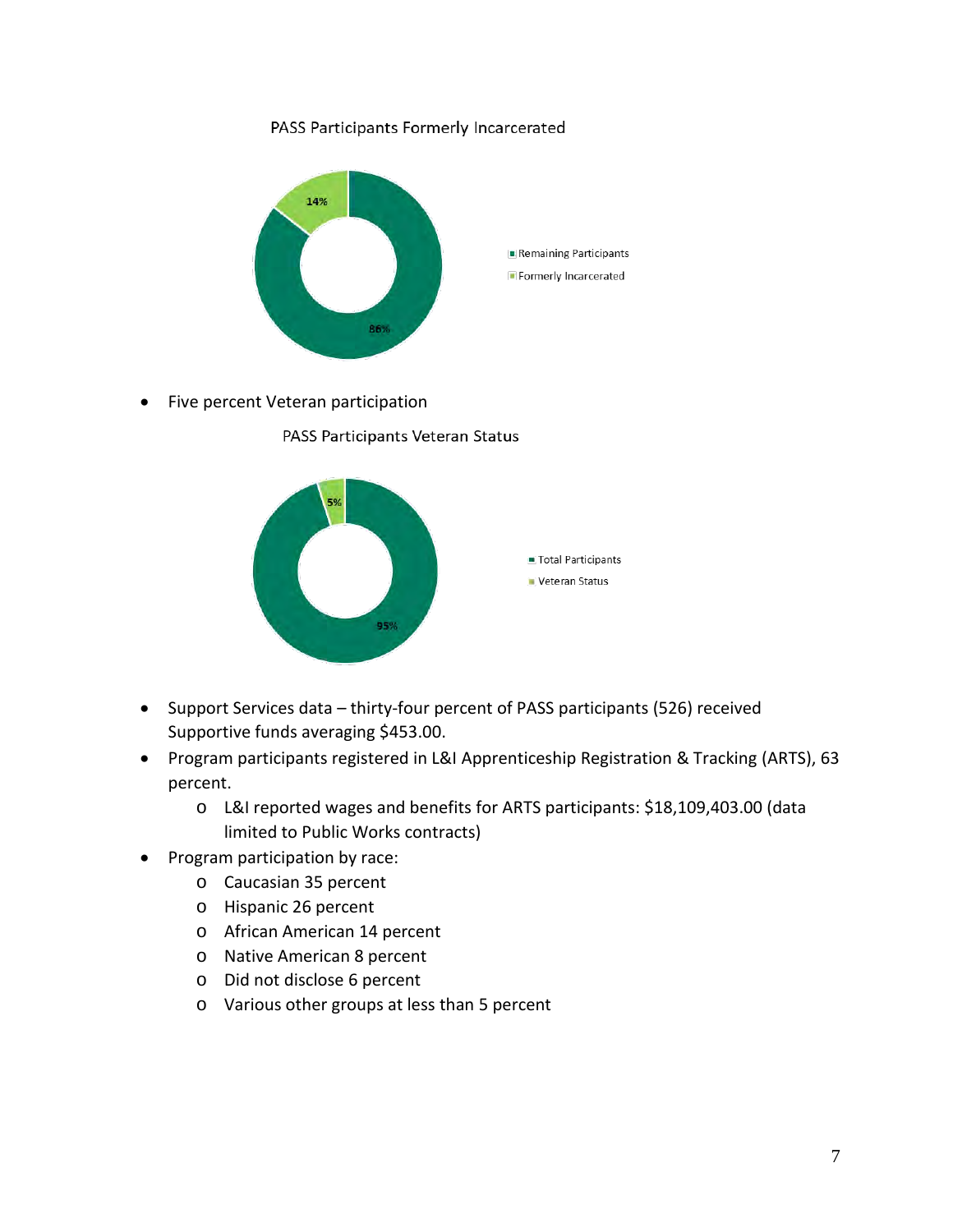#### PASS Program Participants



- Overall: Participation by gender:
	- o Male 72 percent
	- o Female 27 percent
	- o Non-binary/Other/Did not report 1 percent



PASS Participants By Gender

- Participation by education level:
	- o High School Diploma 55 percent
	- o GED 21 percent
	- o Post High School degree 11 percent
	- o Some college 7 percent
	- o Did not graduate/no GED 6 percent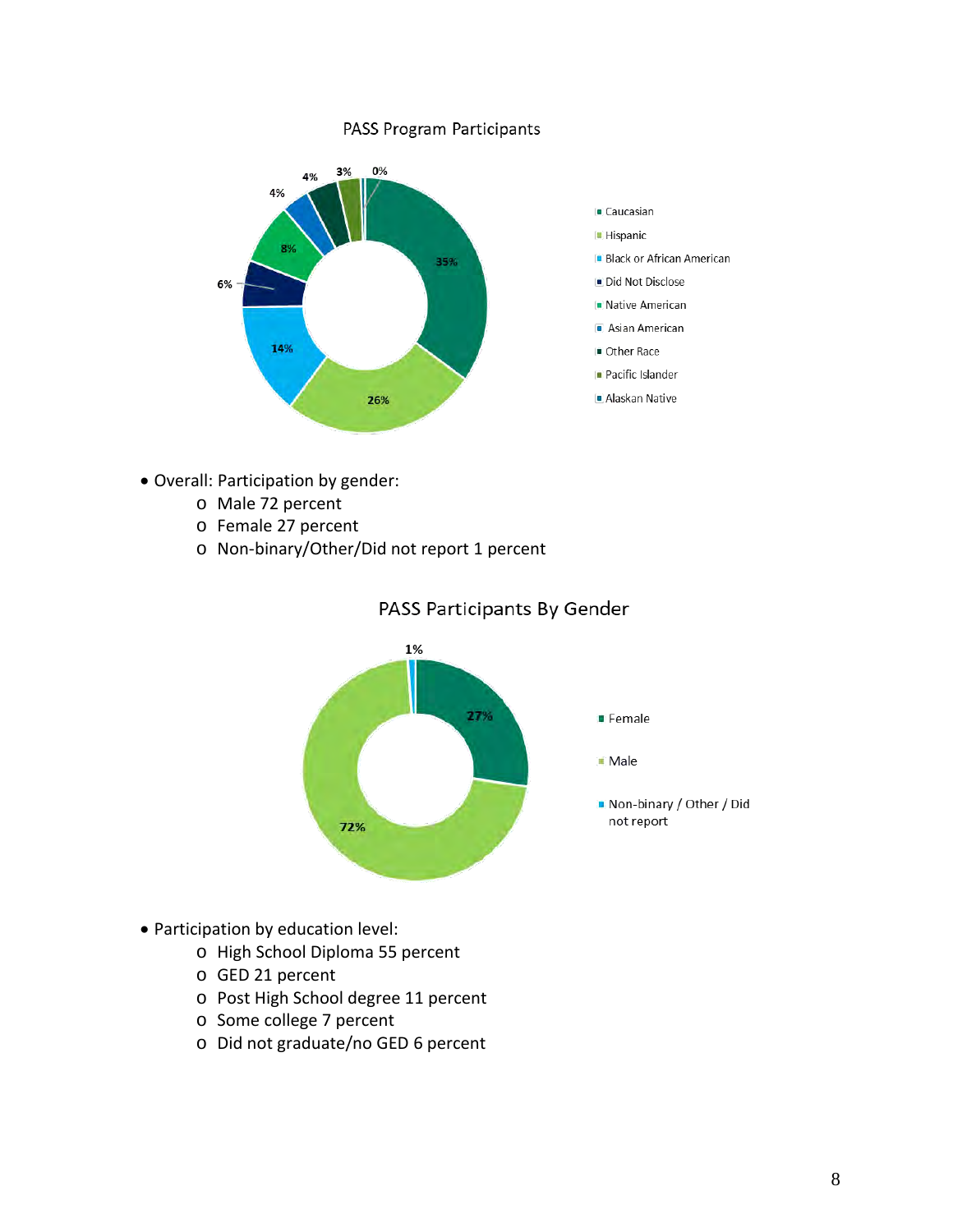### PASS Participants By Education



- Program participants with current L&I apprentice registration:
	- o Caucasian 41 percent
	- o African American 20 percent
	- o Hispanic 15 percent
	- o Pacific Islander 8 percent
	- o Other 7 percent
	- o Native American 5 percent
	- o Asian American 4 percent

Through our partnerships with training and outreach providers, the PASS Program positively impacts the lives of underrepresented populations in Washington State. This impact is demonstrated by increasing opportunities for high-paying, livable wage careers in the highway construction trades. The above data confirm that PASS funds successfully reach women, people of color, the formerly incarcerated, and other disadvantaged individuals.

### **Impacts of 2020 COVID-19**

It is essential to note the ongoing challenges the state of Washington continues to experience in impacts by the COVID-19 pandemic, and the rollout of vaccine mandates that have created challenges to our PASS providers' training schedules and goals across the state, impacting outcomes. Some of these challenges included loss of training time, the inability to offer outreach events, and supportive services during the Governor's "Stay Home, Stay Healthy" orders, and by restrictions and guidance from counties and cities. PASS Program providers have worked tirelessly to overcome the difficulties of the pandemic with their students' and staff's health and safety as their priority. They are continually finding ways to resume training, outreach, and support services safely.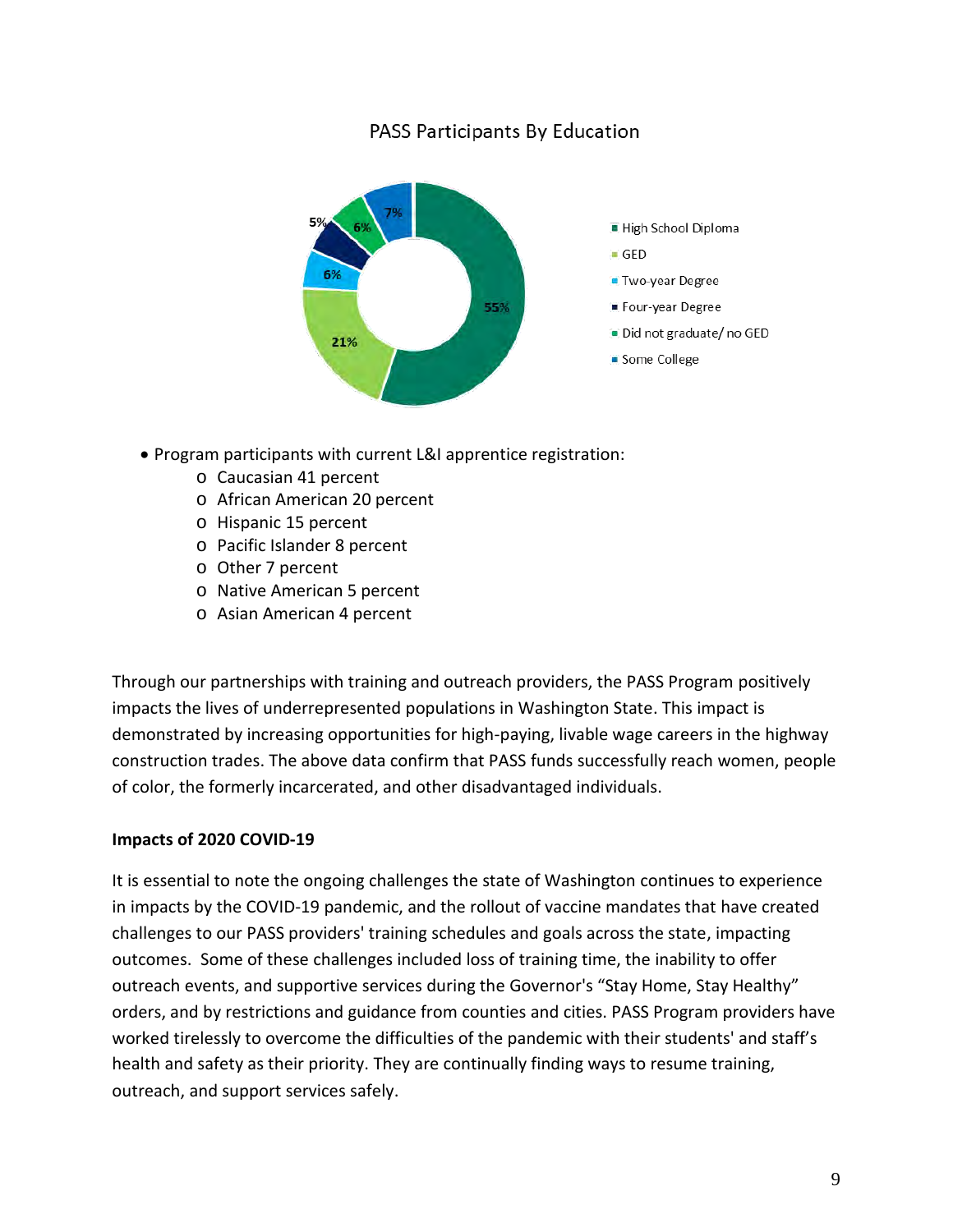### **Increasing Minority and Women Apprentices on WSDOT Projects**

WSDOT aims to increase the number of minority and women apprentices in the highway construction trades. State law requires that all projects estimated to cost over three million dollars meet a 15% apprenticeship requirement.

The agency's most recent data (2020) shows apprentice utilization of 15.46%. Of all 2020 Contracts, 90.5% met the Apprenticeship Apprentice Labor hour requirements. Three contracts met their requirements through apprentice hours and good faith effort, and two failed to meet apprenticeship requirements. Total apprentice labor hours were 64,241.00, and total journeymen hours were 367,738.64.

### **WSDOT Office of Equal Opportunity FHWA On-the-Job Training Support Services Program (Scholarships)**

WSDOT receives a yearly allocation of funds from the Federal Highway Administration (FHWA) for the On-the-Job Training Support Services (OJT/SS) program.

The purpose of the WSDOT OJT/SS Program is to prepare women, minorities, and other disadvantaged individuals for entry into the heavy highway construction trades and highway construction-related careers. This program also exists to create a pipeline of individuals ready to work on highway construction projects statewide. The OJT/SS scholarship program is available statewide to support individuals seeking training that will enable them to enter union apprenticeship or qualify for non-Union "trainee" highway construction jobs.

WSDOT is committed to providing the leadership, opportunities, and foundation to assist in engaging women and minorities in Washington State's heavy highway construction trades, creating a pipeline of individuals ready to work on projects statewide, and retaining them in their craft of choice. Continued support will entail offering direct scholarships to qualified individuals and assisting these pre-apprentices in gaining construction-related skills and maximizing those skills in a long-term career. The OJT/SS Program will also continue to support training programs and Construction Career Days in all areas of the state and support the development of programs in areas of Washington State where none currently exist.

Please find the OJT/SS Annual Report for FFY 2021 attached as an appendix.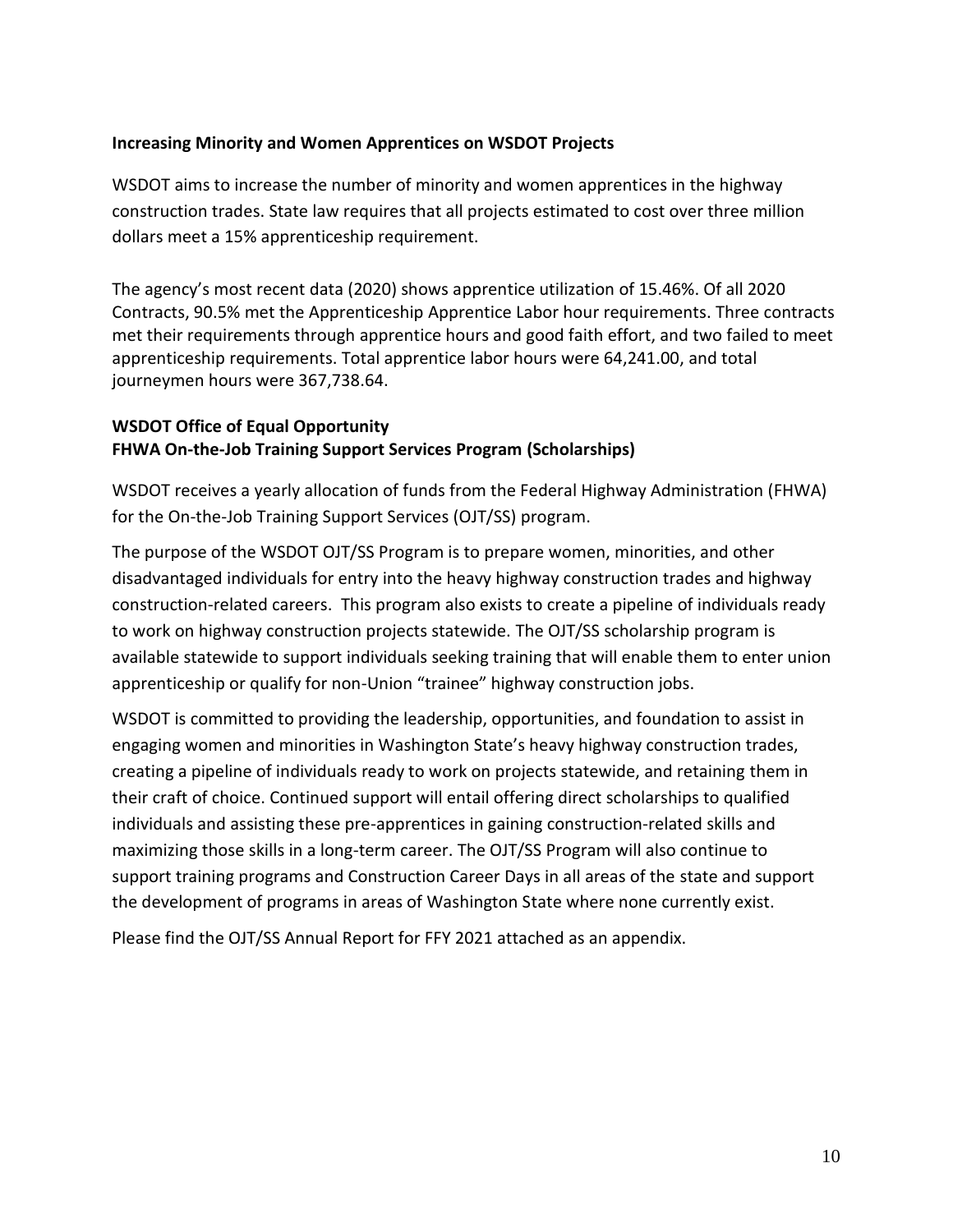# Appendix

**Office of Equal Opportunity On-the-Job Training Support Services Program 2021 Annual Summary**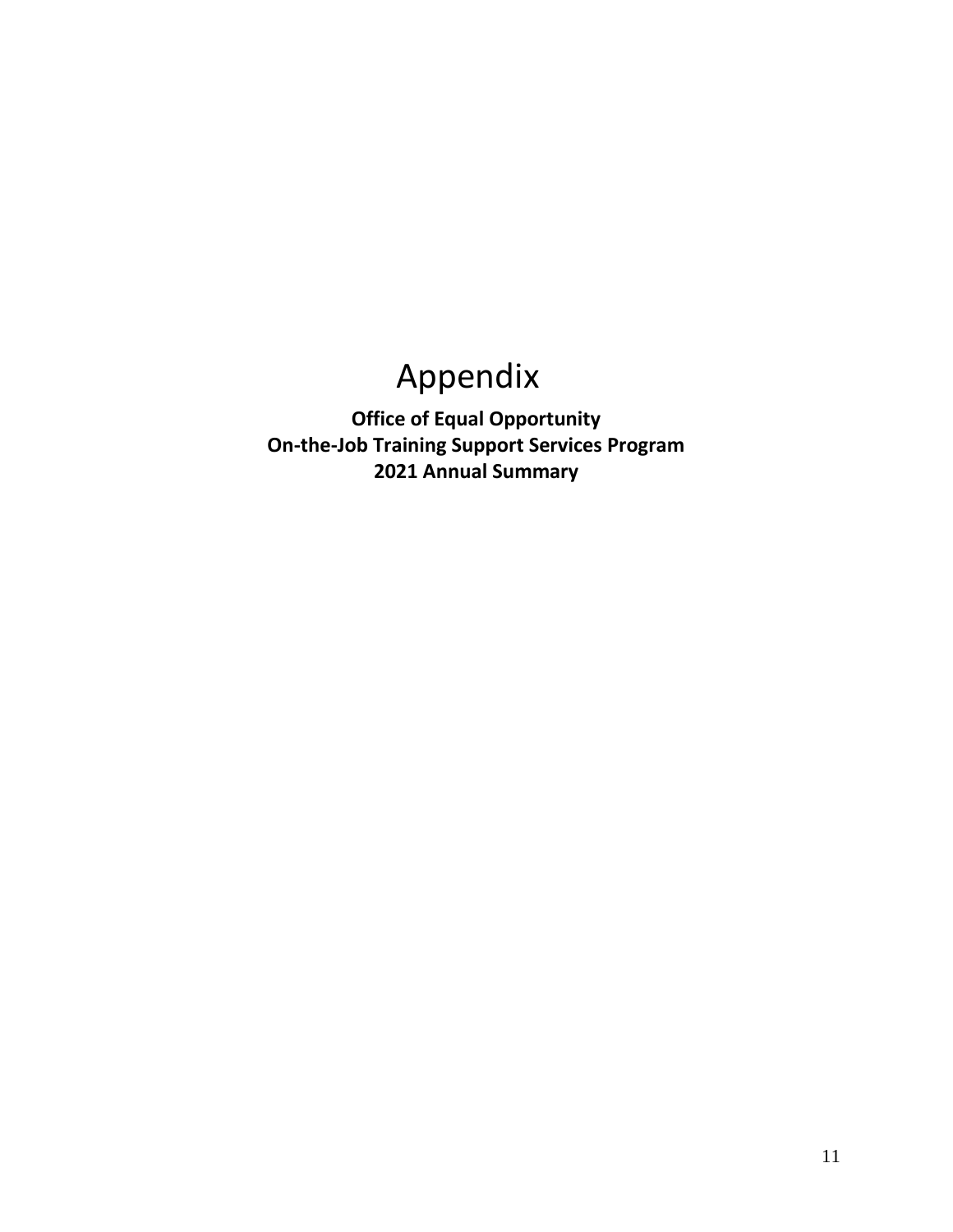

### **Office of Equal Opportunity On-the-Job Training Support Services Program 2021 Annual Summary**

In Federal Fiscal Year (FFY) 2021, WSDOT received \$232,955.00, in funds, from the Federal Highway Administration (FHWA) for the OJT/SS program. In addition, the program awarded \$151,374.00 in funds remaining from the FFY2020 allocation.

### *Purpose Statement*

The primary purpose of the Washington State Department of Transportation's (WSDOT) Onthe-Job Training Support Services (OJT/SS) Program is to prepare women and minorities for entry into the highway construction trades and related careers. This is done by creating a pipeline of individuals ready to work on highway construction projects statewide. OJT/SS was made available statewide in support of individuals seeking training that will enable them to enter union apprenticeship or qualify for non-Union "trainee" highway construction jobs.

WSDOT is committed to providing the leadership, opportunities, and foundation to engage women and minorities in Washington State's heavy highway construction trades. Continued support will entail offering direct scholarships to qualified individuals and assisting these preapprentices and apprentices in gaining construction-related skills and maximizing those skills in a long-term career. The OJT/SS Program will also continue to support Construction Career Days in all areas of the state and support programs in areas of Washington State where none currently exist.

### *Statement of Problem*

The regional construction industry, including public agencies (i.e., King County, City of Seattle, Port of Seattle, WSDOT, and Sound Transit), project a shortage in the heavy highway construction labor force. Recent studies have shown a statewide disparity in the number of women and minorities represented in the trades, which does not mirror the demographics of Washington State.

### *Goals & Objectives*

### **Goal One**

**The OJT/SS Program awarded \$384,329.00 in direct scholarships to 105 qualified individuals, providing tuition and assistance to individuals interested in attending a preparation program in the identified highway construction or pre-apprenticeship training programs in the areas OJT supports.**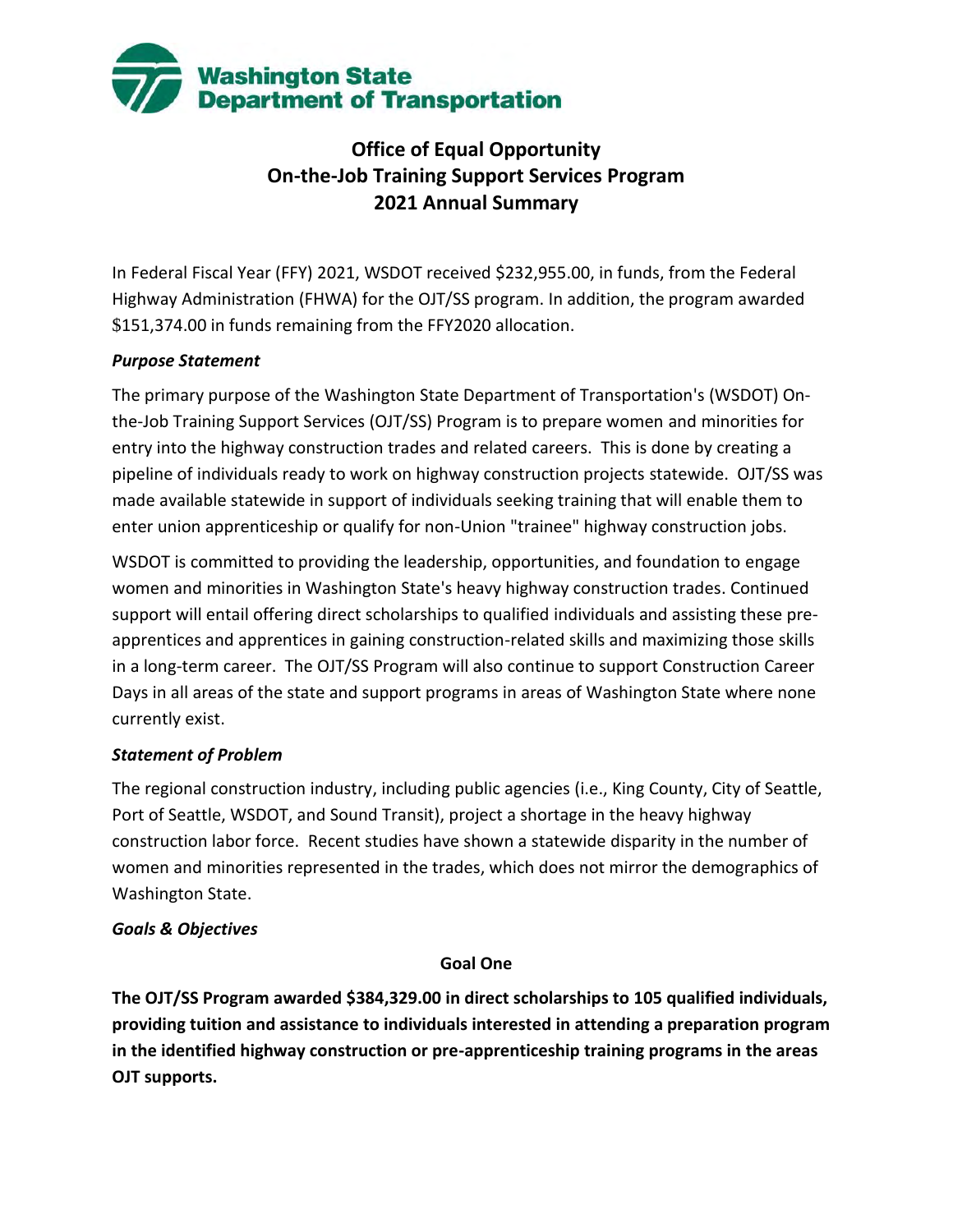### **Narrative**

WSDOT's scholarship program, established in the 2016 Statement of Work, supports women, minorities, and other disadvantaged individuals seeking training in the heavy highway construction areas that the WSDOT OJT/SS program supports. The program allows individuals seeking training in heavy highway construction trades to attend either traditional preapprenticeship programs or, due to their location, access to a specialized program that provides training in a specific field in their area. WSDOT pursues partnerships with state colleges, commercial driving schools, other established in-state training programs, and Department of Corrections Trades Related Apprenticeship Coaching (TRAC). Existing partnerships include Tribal Employment Rights Office Vocational Training Center, ANEW, Perry Technical College, the Northwest Carpenters Training Institute, Cement Masons, Plasterers, and the Ironworkers.

Individuals participating in eligible pre-apprenticeship programs that need additional financial assistance are also qualified for this scholarship opportunity.

### **Objectives**

- a) Applicants are screened through an application process that includes personal references, brief essays, and a desire for success in the heavy highway construction field.
- b) Previous scholarship recipients that demonstrated success in their program under their first scholarship may receive priority funding to continue to support their move into a highway-related career.
- c) Scholarship availability will be advertised on a rolling basis on WSDOT's webpage and in targeted email blasts (Fall, Winter, and Spring), with a deadline for applications posted. Applications will be reviewed and awarded based on the information presented on the application and a first-come, first-served basis.
- d) Tracking participant completion and job placements are ongoing. At least 50 percent of those graduating from their programs get placed into highway construction trades, Federal-aid projects, and other related careers.

The scholarship program allows for detailed tracking of recipients that complete training. As a condition of the award, scholarship recipients must agree to provide information regarding program training and attendance, completion, job placement, and follow-up to provide statistical information regarding program outcomes. A follow-up interview will occur to obtain additional information about their experience, needs, and success. We also use an annual webbased survey for the follow-up to assess program accomplishments and locate any unanticipated barriers that may preclude student success on the job. The next survey is scheduled for early 2022.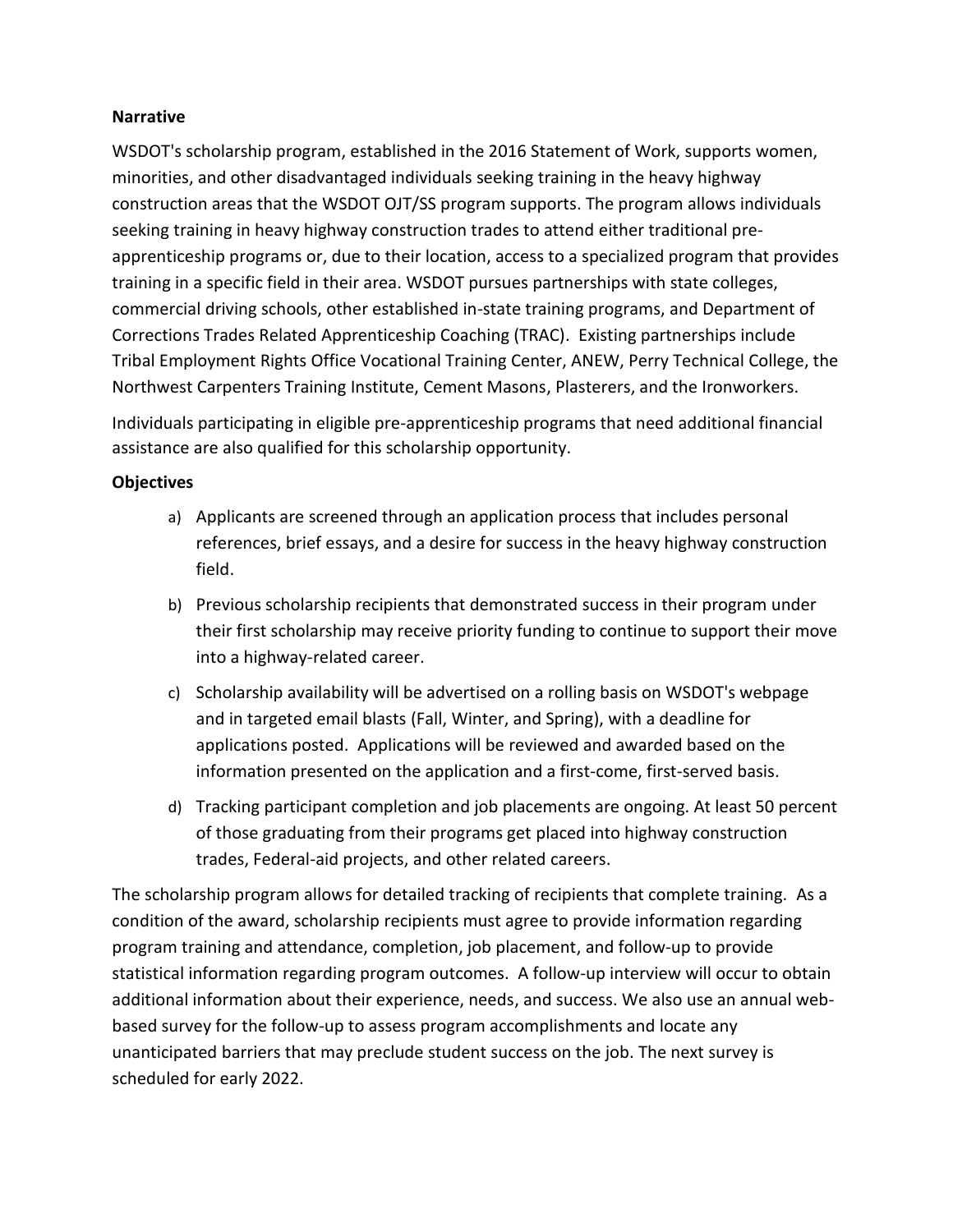### **Accomplishments**

During FFY21, we awarded program scholarships at a steady pace to individuals across the state. Applications arrived in correlation to upcoming or ongoing training and school opportunities. Word was spread about the WSDOT OJT/SS scholarship opportunities through monthly scheduled email blasts, speaking with pre-apprenticeship training providers in phone meetings and Zoom conferences, and working with other public agencies to share the information on their email distribution systems. Many of the training institutions receiving award funds on behalf of their students are new vendors to WSDOT, revealing that the scholarship program continues to gain access in organizations across the state.

Work is underway by program staff to create a survey for past awardees to track their outcomes and successes. For FFY21, the following individuals were awarded scholarships in varying construction trades related training programs across the state. A total of \$424,002 in scholarships were awarded to 108 individual applicants. Details can be found at the end of this report.

### **Goal Two**

**Support statewide Construction Career Days by attending and supporting at least three events across the state. Attend other career and conference events where bringing OJT/SS Program information is beneficial to the target audience. Build strategic partnerships across the state with others interested in building the state's construction workforce.**

### **Narrative**

The OJT/SS Program understands the benefit of attending and supporting Construction Career Days and other events across the state. WSDOT's attendance and support at these events help inform interested individuals about career pathways into the construction industry. Additionally, OJT/SS Program staff will host tables at career/fair venues statewide.

The OJT/SS Program staff will continue to build and strengthen strategic partnerships with other states, regional, and community-based agencies and organizations to continue to promote the OJT/SS program.

### **Objectives**

- a. Attend and/or co-sponsor at least three Construction Career Day type events, and attend appropriate career fairs, conferences, and other events.
- b. Attend strategically beneficial events and outreach opportunities that lead to partnerships across agencies, Regional Owner Groups, Pre-Apprenticeship training providers, allies, schools, and others. Attend trade shows relevant to OJT/SS recruiting efforts (both contractors and potential apprentices).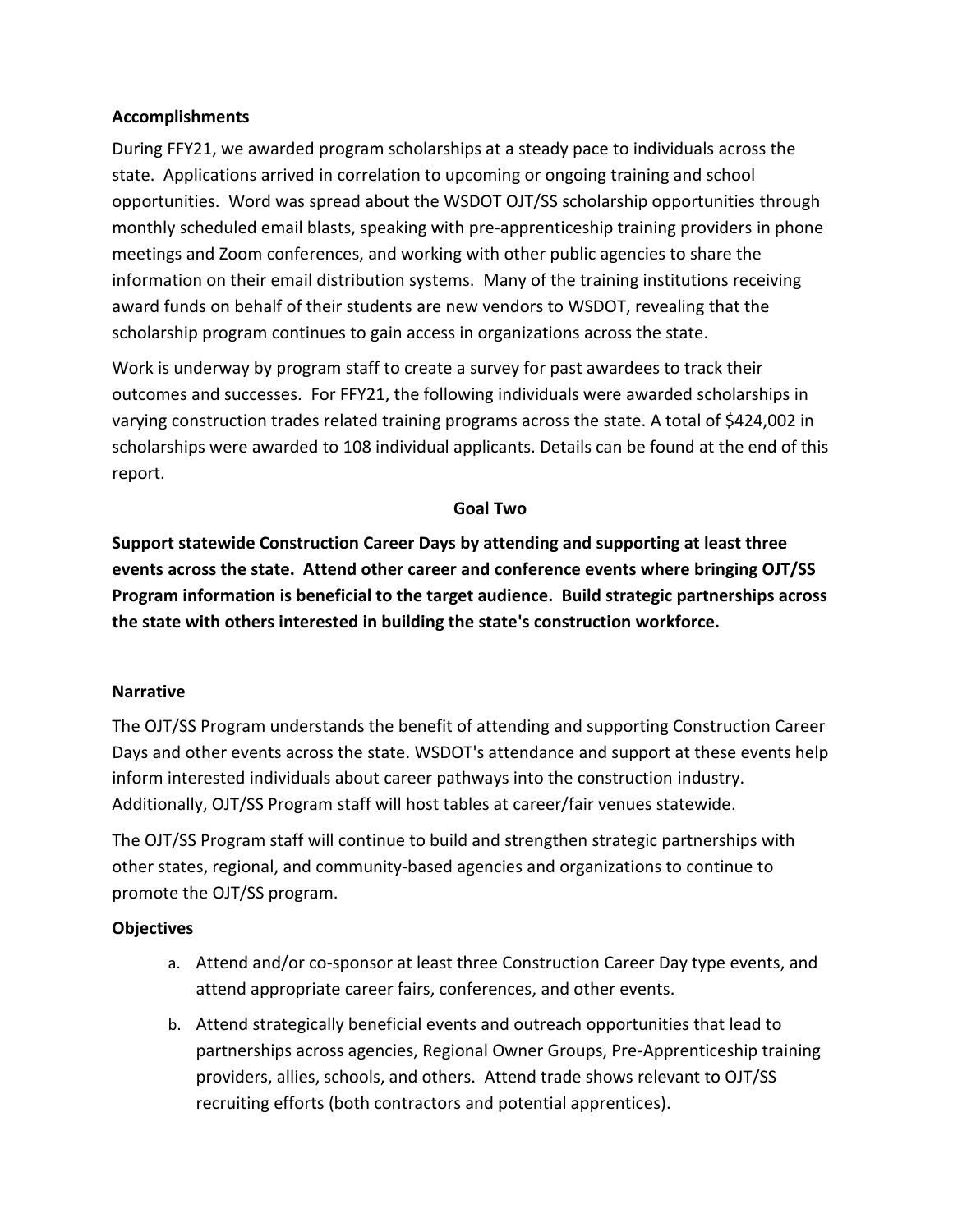### **Accomplishments**

Due to the ongoing Covid19 pandemic, there are no accomplishments to share. The statewide Construction Career Days did not resume as scheduled this Fall 2021 due to the continuing health concerns for students, staff, and event volunteers across the state related to the COVID19 pandemic.

### **Impacts of COVID19**

Again this year, the state of Washington has been impacted by the COVID19 pandemic, which has created challenges to Highway Construction Trades' training schedules and goals across the state. Challenges include the loss of training time, the inability to hold outreach events during the Governor's "Stay Home, Stay Healthy" orders, and restrictions and guidance from counties and cities. Training providers have worked tirelessly to overcome the pandemic's difficulties with their student's health and safety and staff as their priority. They are continually finding ways to resume training and outreach safely. WSDOT is proud of the training entities and their partners' commitment to ensuring women, minorities, and other disadvantaged individuals have safe and healthy opportunities to access the training needed to become an apprentice in the highway construction trades.

### **For FFY21 the following data was taken from client applications leading to scholarship awards.**

There were 108 total awards with an average award per application of \$3925.92

Total awards by gender: Male 86 percent, Female 13 percent. Other 1 percent



**SCHOLARSHIP AWARDS BY GENDER**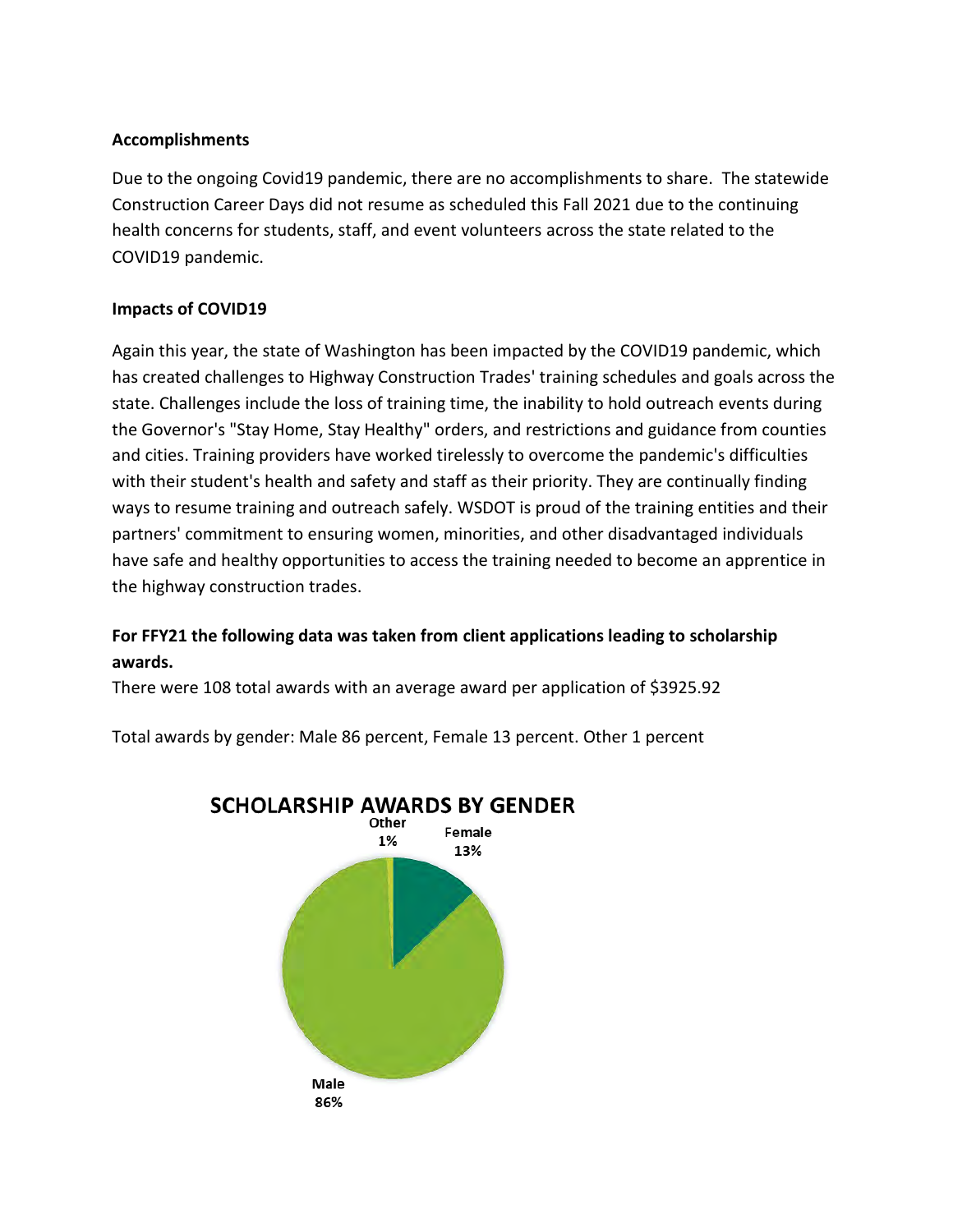Awards by Veteran status: Five percent



Awards were granted to the following Training Programs:

Perry Technical Institute 83 percent, CDS Driving 6 percent, all other entites less than 4 percent.



### **Location of Training program**